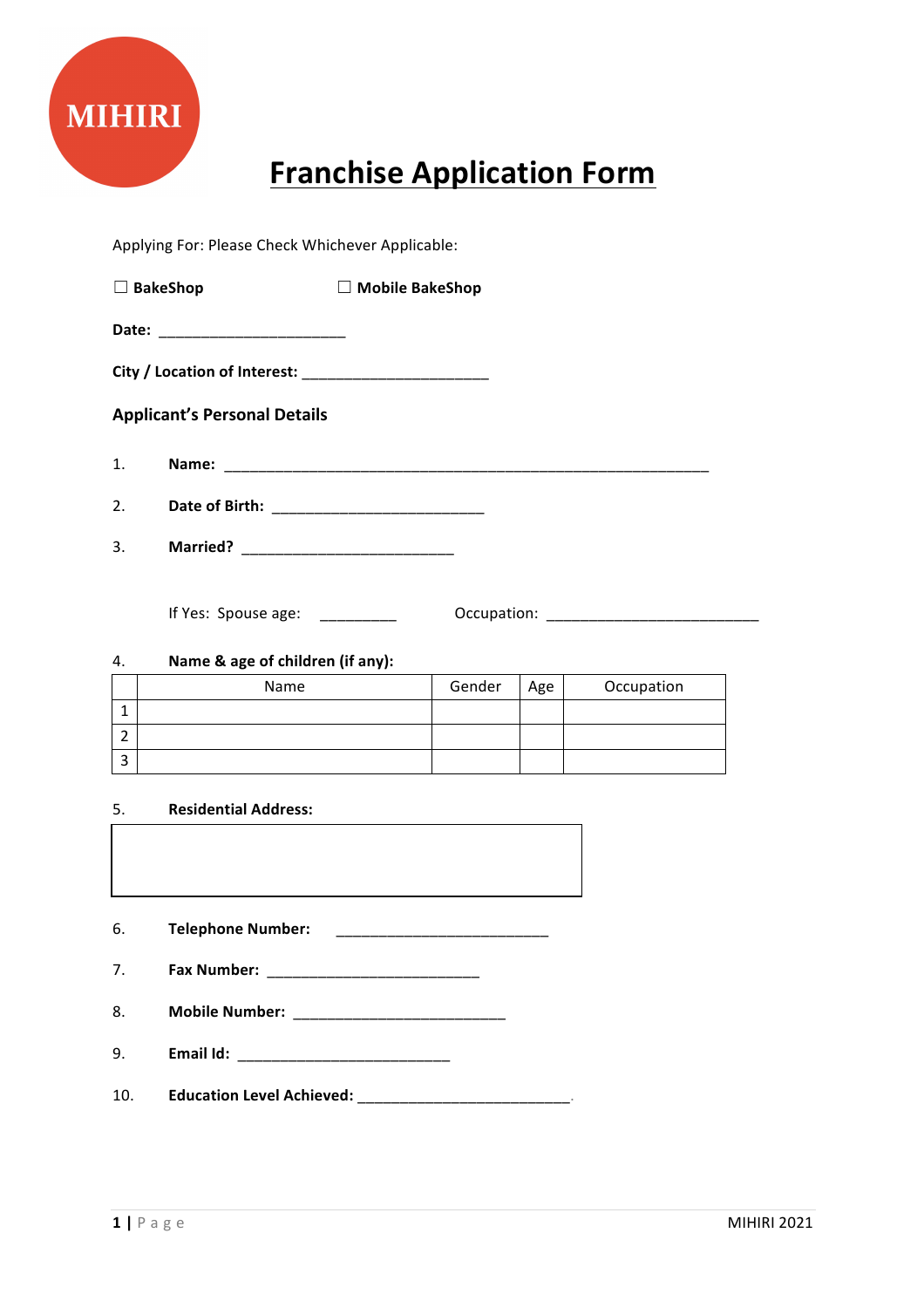**Business / Self Employed Details** (applicable if you presently own a business) (if you are presently *employed attach your CV* /or if retired your past work experience)

## 11. **Firm Name / Present Employer / Professional Name.**

| 12.             | <b>Address:</b>                                                                           |                                                                                                                                                                                                                                |  |  |  |  |
|-----------------|-------------------------------------------------------------------------------------------|--------------------------------------------------------------------------------------------------------------------------------------------------------------------------------------------------------------------------------|--|--|--|--|
|                 |                                                                                           |                                                                                                                                                                                                                                |  |  |  |  |
| 13.             |                                                                                           | Telephone: _________________________                                                                                                                                                                                           |  |  |  |  |
| 14.             |                                                                                           |                                                                                                                                                                                                                                |  |  |  |  |
| 15.             |                                                                                           | Type of Firm: New York Change of Service Change of Service Change of Service Change of Service Change of Service Change of Service Change of Service Change of Service Change of Service Change of Service Change of Service C |  |  |  |  |
| 16.             | Do you have any other experience? Do you have any other experience?                       |                                                                                                                                                                                                                                |  |  |  |  |
|                 |                                                                                           | <b>Business Details (If Self Employed)</b>                                                                                                                                                                                     |  |  |  |  |
| 17.             |                                                                                           |                                                                                                                                                                                                                                |  |  |  |  |
|                 |                                                                                           |                                                                                                                                                                                                                                |  |  |  |  |
| 19.             |                                                                                           | Annual sales/Turn Over for the last 3 years                                                                                                                                                                                    |  |  |  |  |
|                 | a.<br>b <sub>1</sub>                                                                      | This year:<br>Last Year:                                                                                                                                                                                                       |  |  |  |  |
|                 | C.                                                                                        | Year before last:                                                                                                                                                                                                              |  |  |  |  |
| 20.             |                                                                                           | No of Employees:                                                                                                                                                                                                               |  |  |  |  |
| 21.<br>details: | BakeShop - Do you own a shop space? _______________. If yes, please fill in the following |                                                                                                                                                                                                                                |  |  |  |  |
|                 | a.                                                                                        |                                                                                                                                                                                                                                |  |  |  |  |
|                 | b.                                                                                        |                                                                                                                                                                                                                                |  |  |  |  |
|                 |                                                                                           | Mobile BakeShop - Do you own a lorry or a van? __________________________________ If yes, please fill in                                                                                                                       |  |  |  |  |
|                 | the following details:                                                                    |                                                                                                                                                                                                                                |  |  |  |  |
|                 | a.                                                                                        |                                                                                                                                                                                                                                |  |  |  |  |
|                 | b.                                                                                        |                                                                                                                                                                                                                                |  |  |  |  |
|                 | c.                                                                                        |                                                                                                                                                                                                                                |  |  |  |  |
|                 |                                                                                           | (Please attach photos of your shop space or vehicle if you own any).                                                                                                                                                           |  |  |  |  |
| 23.             |                                                                                           | Who will be directly responsible for this business? ____________________________                                                                                                                                               |  |  |  |  |

24. **How much time will he / she devote to this business every day?** \_\_\_\_\_\_\_\_\_\_\_\_\_\_\_\_\_\_